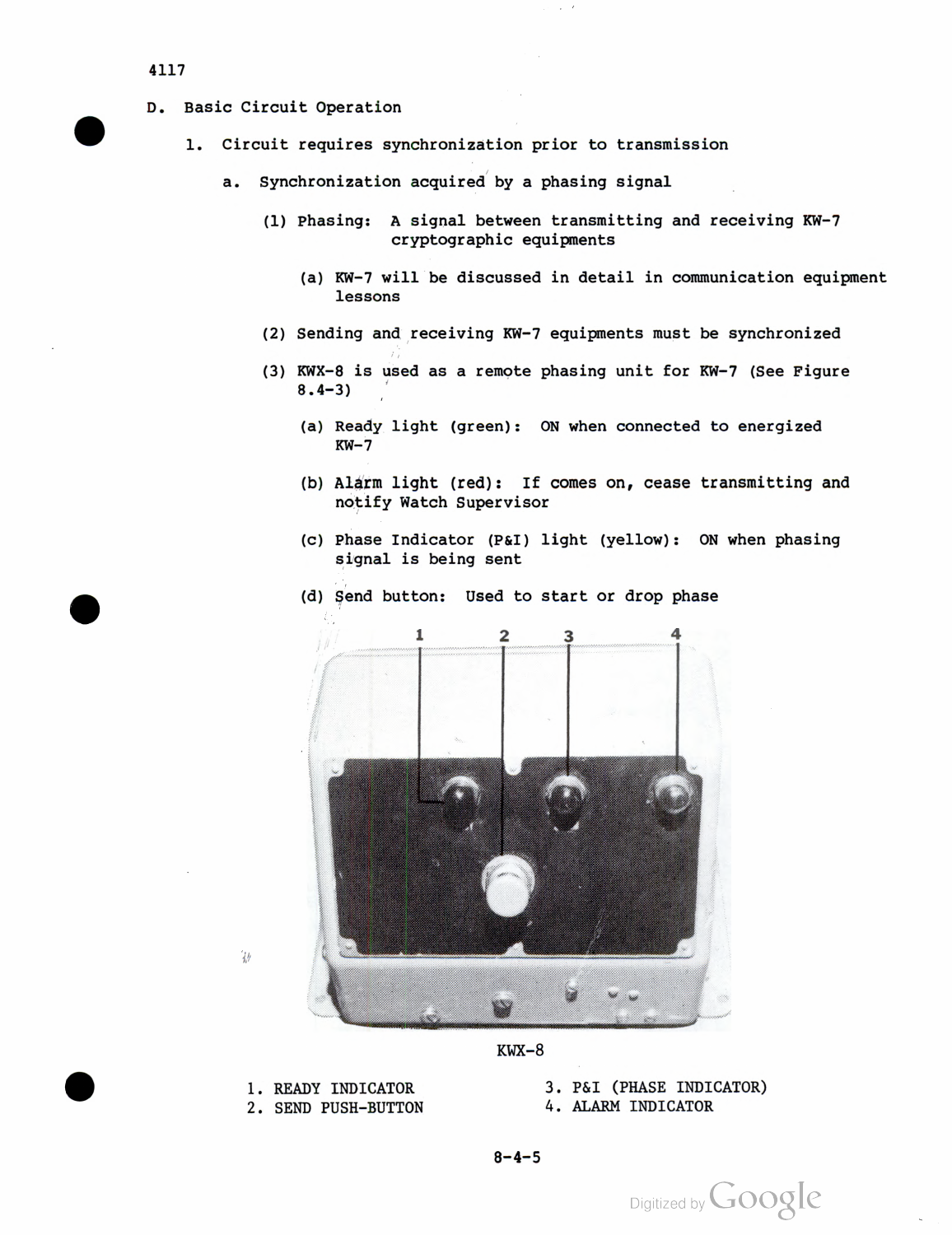b. Depress KWX-8 send button once to start phase

(1) P&I light will come on

c. Depress KWX-8 send button once to drop phase

(1) P&I light will go out in approximately six seconds

- d. Hold LETTER and REPEAT key down on keyboard at same time phase is dropped.
	- (1) Hold 3-5 seconds after P&I light goes out
	- (2) Prevents circuit from losing synchronization
- e. Start each transmission with five spaces, two carriage returns and one line feed
- f . End each transmission with two carriage returns and one line feed
- 2. Simplex Circuits
	- a. All stations transmit and receive on the same frequency
		- (1) Multiple stations must NOT transmit at the same time or trans missions will be disrupted.
			- (a) LISTEN BEFORE TRANSMITTING

JL. If circuit is busy, wait until the circuit is clear

- (b) Turn transmitter carrier on when circuit is clear
- (c) Transmit a ten (10) second phasing signal
- (d) Make transmission
- (e) Turn transmitter carrier off
- 3. Duplex Circuits
	- a. Each of TWO stations transmits on a different frequency and both stations may transmit at the same time
	- b. When used for full-period termination
		- (1) Each station keeps its transmitter on the air at all times
			- (a) Phasing signal is transmitted continuously during periods when no transmissions are being made
	- c. When used for Primary Ship/Shore or Task Group Orestes (TGO)